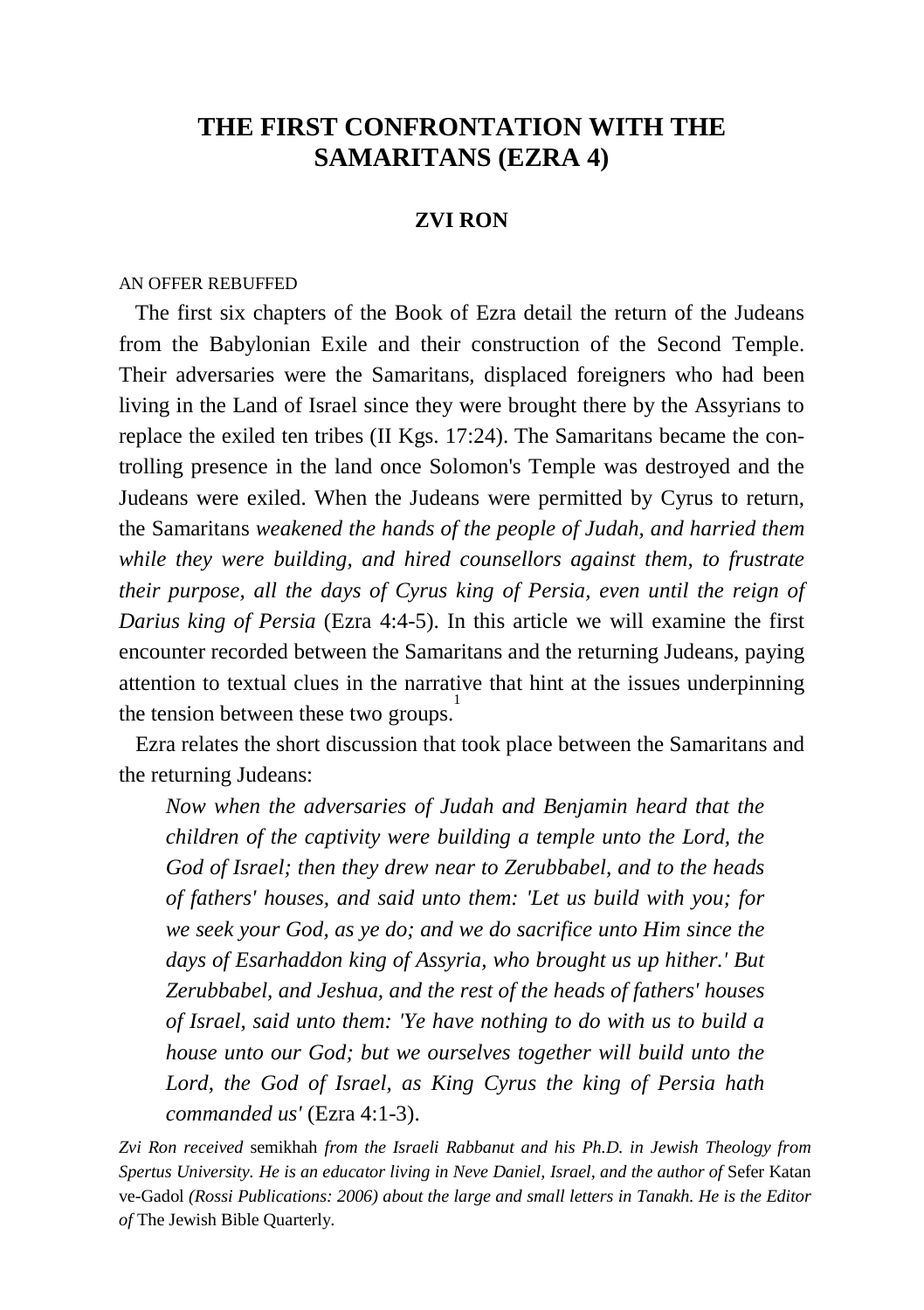## THE ROLE OF JESHUA

 The first unusual element in this narrative is that whereas the Samaritans approach *Zerubbabel, and the heads of fathers' houses* (Ezra 4:2) with their offer, it is *Zerubbabel, and Jeshua, and the rest of the heads of fathers' houses* (Ezra 4:3) who respond. Jeshua served as high priest at the time (Ezra 3:8- 9). What significance is there in the fact that although the Samaritans did not address their request to him, Jeshua also responded? Zerubbabel was the political leader of the Judeans and the heads of the houses were similarly tribal leaders. None of them held a position of religious authority. The Samaritans approach them because they do not view their request as a religious one; they consider themselves Israelites by virtue of the fact that they, too, worship the God of Israel. From their perspective, they are authentic Israelites; they live in the Land of Israel and worship the God of Israel. All they seek is permission to join in building the Temple. For this they approach the leader, Zerubbabel. However, the response of the Judeans is a religious ruling that the Samaritans are not considered to be Israelites at all, no matter how they view themselves. Although the Israelites respond in political terms, declaring that only they have building permission from Cyrus (Ezra 4:3),  $\frac{3}{3}$  this is actually not a political question but a religious one, and therefore Jeshua is one of the responders.

#### WE OURSELVES TOGETHER

 A second unusual element is the phrase *we ourselves together will build*  (Ezra 4:3). Together with whom? The Judeans are clearly excluding the Samaritans from any part in the Temple's construction, so what does "together" refer to? This exact phrase [*anahnu yahad*] occurs nowhere else in the Bible, but a very similar one [*va-anahnu yahdav*] appears in I Kings 3:18. There it means "we alone", which is how many English translations render the phrase here. In his Bible commentary, Ibn Ezra explains that *anahnu yahad* is "an allusion to the whole assembly of Israel [*kol kehal Yisrael*]"; in other words, the Judeans were saying: "We alone are the totality of the Israelites, and the Samaritans are not part of this group."

 In the opening verse of this chapter, the Samaritans approach *Judah and Benjamin* with their request to participate in the construction of the Temple.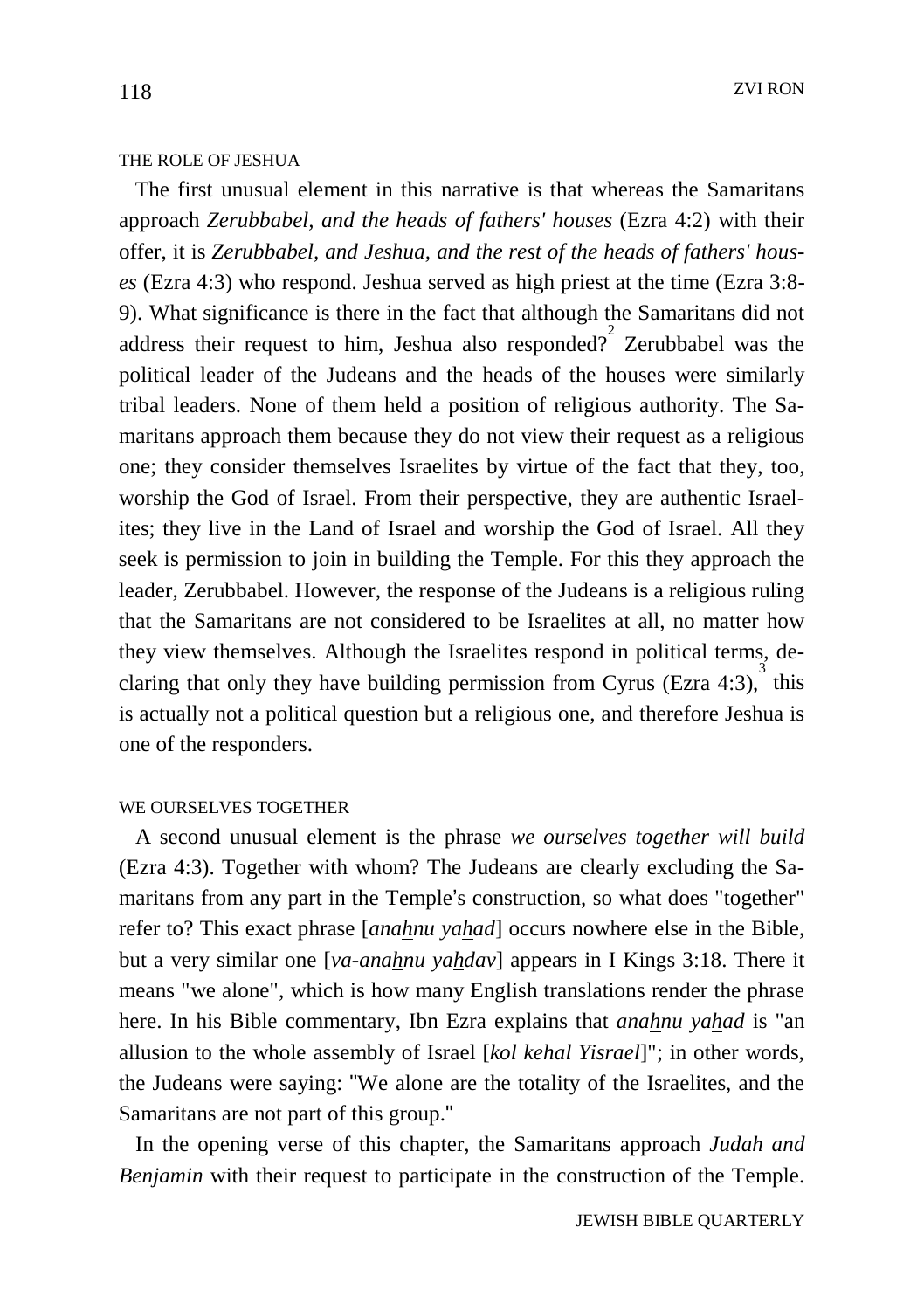The returning Judeans are sometimes described as *Benei Yisrael*, Israelites (Ezra 3:1), and sometimes as Judah and Benjamin (Ezra 10:9). Here, identifying them as Judah and Benjamin may imply that the Samaritans thought the returning Israelites only represented a small fraction of *Benei Yisrael*, and without the Samaritans they were incomplete. Note that when the Judeans respond to the Samaritans they are described as *the heads of fathers' houses of Israel* (Ezra 4:3), further implying that they represent the totality of the Israelites.

 In the past, King Hezekiah had invited surviving northern Israelites to participate in the celebration of Passover after the Temple was cleansed of idolatry (II Chron. 30:1). Northerners later contributed to repairing the Temple under King Josiah (II Chron. 34:9) and attended Passover celebrations in the Temple along with people of the southern kingdom (II Chron. 35:18). The Samaritans now wished to participate, just as the northern Israelites had done in former times. 5 The Judeans replied that they were in fact complete, "ourselves together," and had no need of the Samaritans to form one nation. That the returning Judeans felt that they represented the whole Israelite nation can be seen when, during the Temple's dedication, they made twelve sin offerings *for all Israel* . . *. according to the number of the tribes of Israel* (Ezra 6:17).

### THE ADVERSARIES OF JUDAH

 In the very first verse of this narrative, the Samaritans are described as *adversaries of Judah and Benjamin* (Ezra 4:1), despite their claim to be just like the Israelites, *we seek your God, as ye do* (Ezra 4:2). The phrase *tzarei Yehudah*, *the adversaries of Judah*, recalls the term used many times to describe wicked Haman in the Book of Esther: *tzorer ha-Yehudim* (*the Jews' enemy*) (Esth. 3:10; 8:1; 9:10, 24)*.* Haman incarnates a baseless hatred of the Jewish people, and the use of a similar term here indicates that the same kind of entrenched antipathy should be understood to characterize the Samaritans. They did not start hating the Judeans for being excluded from the Second Temple's construction; it was rather, when they first approached the Judeans and even before offering to help, that the Samaritans were already their enemies. This reflects the idea (in TB *Arakhin* 5b) that the Samaritan overtures to the returning exiles were in fact designed to somehow prevent the rebuilding of the Temple. As Rashi there explains, the offer to participate was merely a ruse to

Vol. 43, No. 2, 2015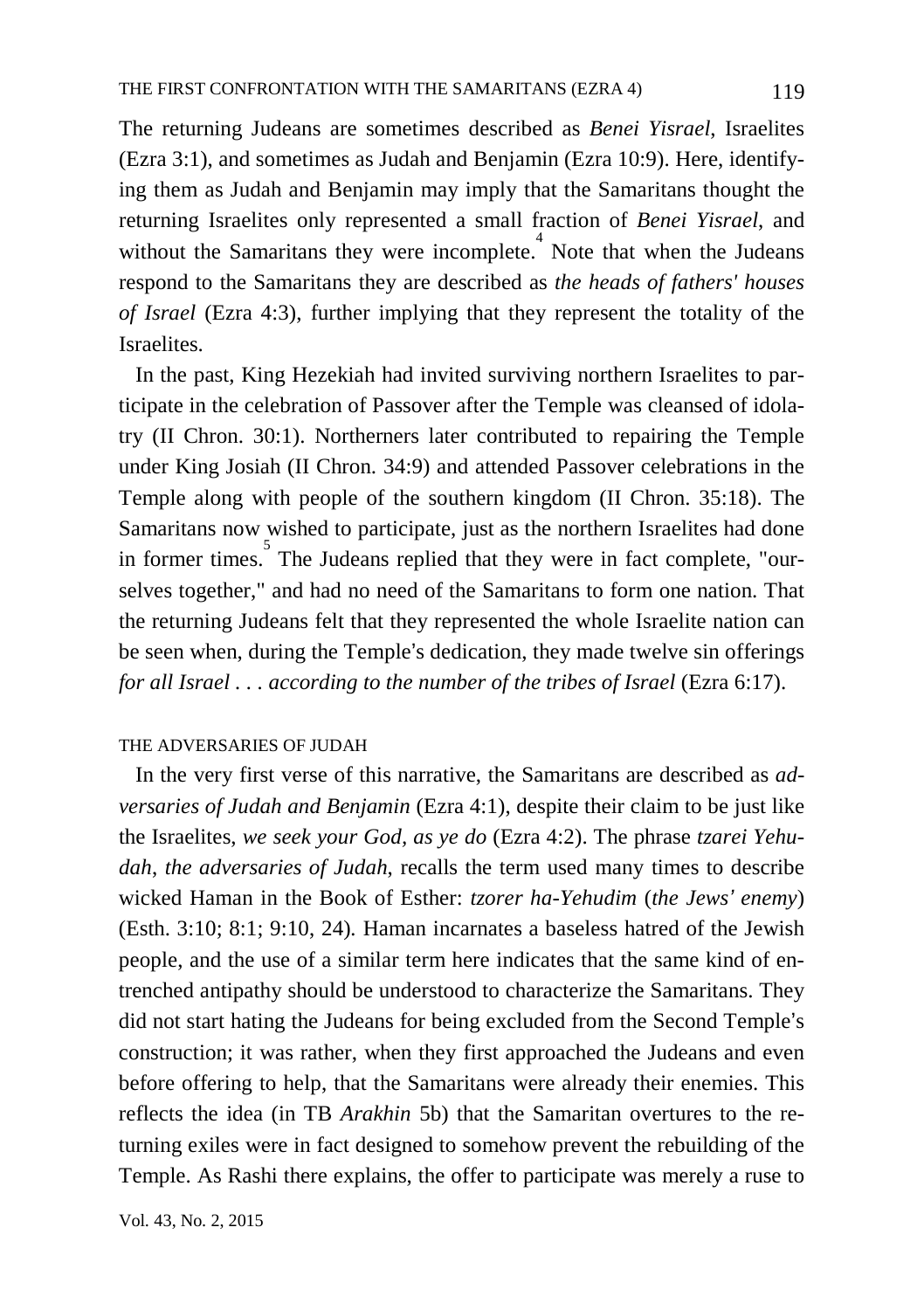slow down the work of construction until these adversaries could convince the Persian king to prohibit the whole undertaking.

#### WE DO SACRIFICE UNTO HIM

 The most striking textual element in this confrontation is the *keri u-khetiv* regarding the Hebrew word *lo* in the Samaritan claim *for we seek your God, as ye do; and we do sacrifice unto Him* [lo] (Ezra 4:2). This translation follows the spelling of the word, the *ketiv*, as *lamed-vav.* The Samaritans clearly believed that they worshiped the Israelite God, and this is what they were saying to the returning exiles. However, the *keri* reading changes the word to *lamed-alef,* meaning "not." That radically alters the sense of their words to "we do not sacrifice"! This textual emendation, incorporated in the words of the Samaritans, serves to undercut their claim for future readers of the Bible. The Samaritans may think that they worship God like true Israelites, but in fact they do not!<sup>6</sup>

#### **CONCLUSION**

 The short dialogue between the returning exiles and the Samaritans is loaded with subtle cues as to the underlying issues that divided these two groups. Are the Samaritans considered part of the Israelite nation? Do they practice authentic Judaism? What criteria determine who is a true Israelite? Ralbag, in his commentary to Ezra 4:3, notes that the negative response given to the Samaritans became the proof text for denying non-Israelite participation in the Temple throughout the years of its operation. While voluntary offerings from gentiles were accepted, a gentile could not bring a donation or offering that was compulsory for Jews, such as the half-shekel or sin offerings (Mishnah, *Shekalim* 1:4). The Mishnah quotes Ezra 4:3, *Ye have nothing to do with us to build a house unto our God*, as proof that a gentile could not consider himself an obligated Israelite. The same verse is cited in TB *Arakhin* 5b to limit the kinds of Temple donations that might be accepted from gentiles. This brief exchange, only three verses long, encapsulates issues at the heart of Jewish identity, which defined the Jewish attitude toward Samaritans at that time, and toward gentiles in later eras.

**NOTES**